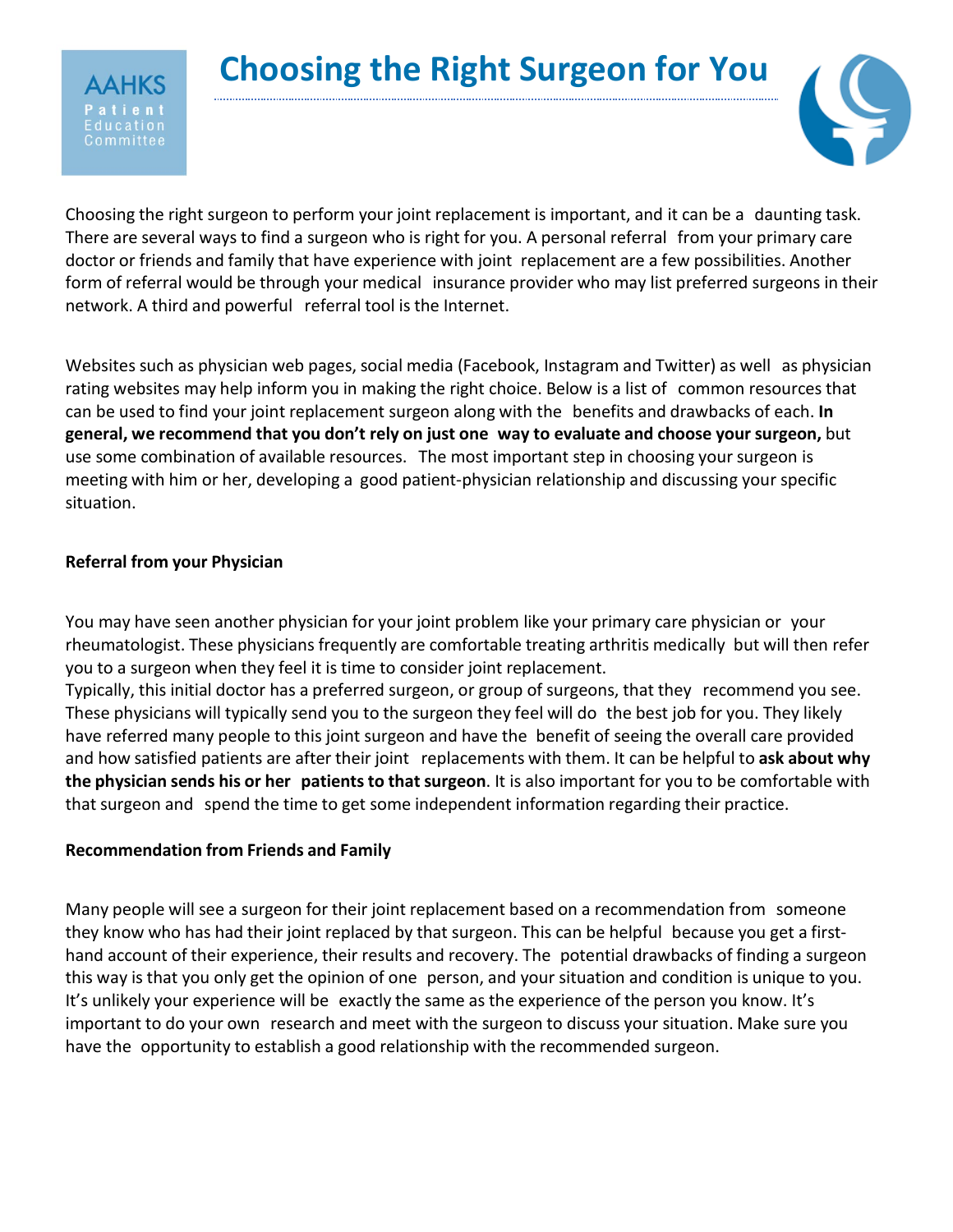



## **Board Certification in Orthopaedic Surgery**

There are a series of steps a surgeon goes through upon finishing training in orthopaedic surgery to become Board certified. This certification is maintained over time through a rigorous process that ensures a surgeon remains up to date on knowledge and techniques. The goal of the process is to ensure that a board certified orthopaedic surgeon is deemed competent and safe to practice. It is a process that most, but not all, orthopaedic surgeons complete in order to practice. It is a requirement to be board-certified by most hospitals in the United States prior to being given privileges or being hired. You can determine if your orthopaedic surgeon is board certified by visiting **American Board of [Orthopaedic](https://www.abos.org/) Surgeons** for medical doctor (MD) trained physicians and **American Osteopathic Board of [Orthopaedic](https://certification.osteopathic.org/orthopedic-surgery/) Surgery** for physicians trained through a Doctor of Osteopathic Medicine (DO) program.

### **Fellowship Trained Joint Replacement Surgeon**

Once a surgeon completes his or her orthopaedic surgery training, they can begin practicing in the community. The majority of surgeons now choose to spend an additional year in training focusing on a specific area of orthopaedics (such as joint replacement). This allows the surgeon to gain a better understanding and skill set in that area of orthopaedics. This can be useful information for evaluating who you want as your surgeon.

To learn more about what it means to be a fellowship trained surgeon, please see **[What](https://hipknee.aahks.org/what-it-means-to-be-a-member-of-aahks/) it [Means](https://hipknee.aahks.org/what-it-means-to-be-a-member-of-aahks/) to be a [Member](https://hipknee.aahks.org/what-it-means-to-be-a-member-of-aahks/) of AAHKS** .

### **Physician and Hospital Websites**

Most surgeons are searchable with information available about them online. It can be helpful to look at the information posted about the surgeon through their practice website. The quality and amount of information will vary widely based on that surgeon's practice. Some surgeons will have little to no information about them, while some will have a wealth of information. It can be helpful to look for a list of procedures performed by that surgeon and if your condition is something they treat. Other valuable information includes how long the surgeon has been in practice, where they did their training, awards and honors they have received and insurance carriers they accept. Short video biographies are sometimes present that may allow you some better insight to the doctor's practice philosophy. If you find a surgeon that looks like a good fit for you, you may be able to schedule appointments through the website too.

### **Physician Rating Websites**

The same type of online services that let you pick out a good local restaurant (like Yelp) or find a plumber (like Angie's list) are available for finding physicians. Physician rating websites provide a place for current patients of a physician to provide ratings of their experience for the benefit of people who are looking for a physician. There are a wide variety and a large number of these websites available to the consumer which can make the process confusing and overwhelming.

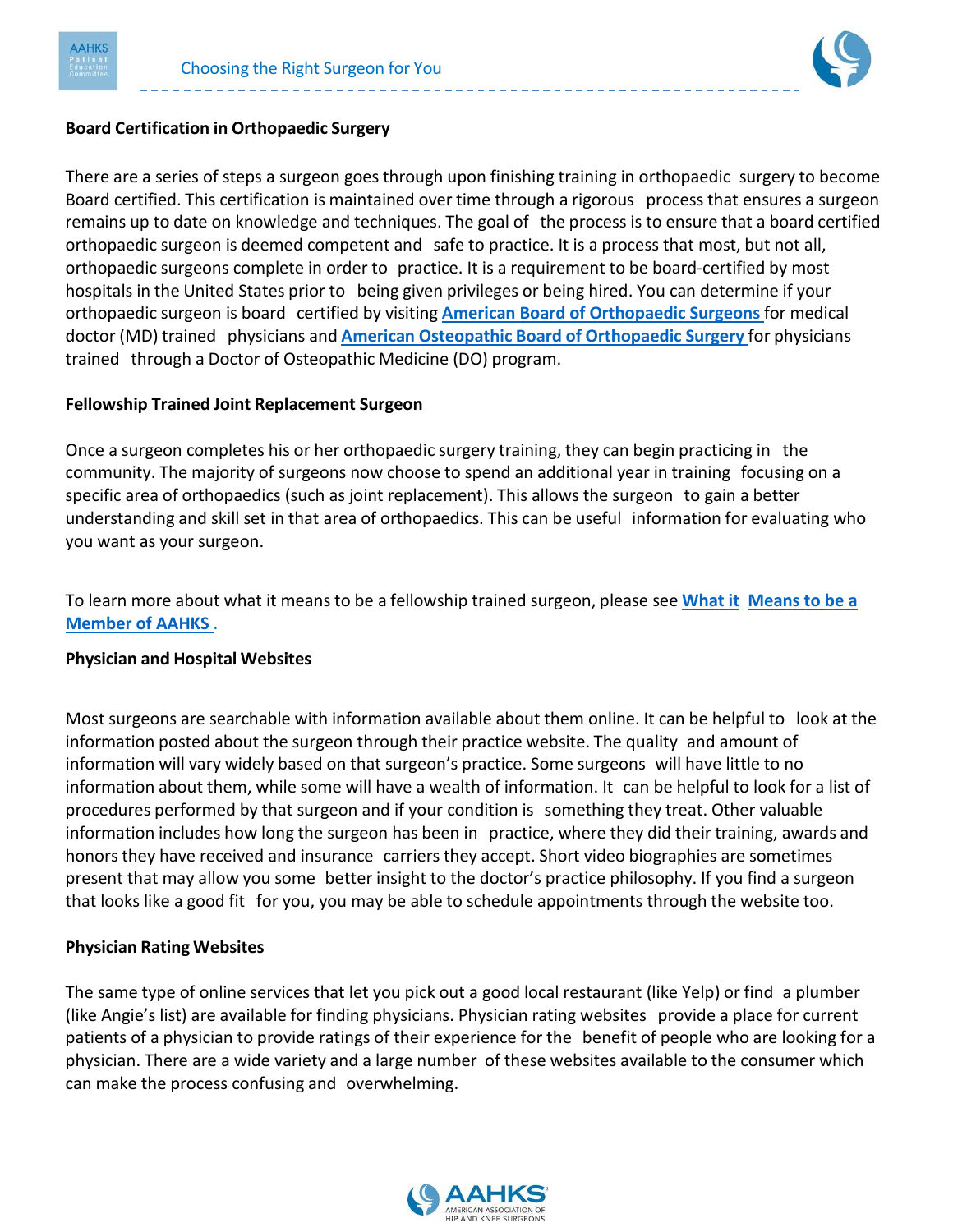



It is important to understand that not all physician rating websites are created equal, and the quality and control of information can vary dramatically. Some websites ask only a few questions and use star rating systems but don't allow for comments while other sites ask a lot of questions and allow comments.

There is no regulation of these websites currently and the process of reviews can be easily manipulated or falsified. There many known examples of people who are not actual patients of the physician posing as patients (e.g. friends and family, disgruntled employees, someone seeking to damage the physician's reputation, etc.) to give glowing or horrible reviews. There is currently no way for these websites to verify the patient was treated by the physician being reviewed despite some sites advertising claims to the contrary. Many of the websites will have inaccurate or outdated information regarding physicians, and not all physicians in your area may be listed.

## **How Physicians Manage Their Online Reputations**

Physicians use ratings websites in a variety of ways. Physicians who take an active role in monitoring these sites and request reviews from patients will typically have much more information available for you to review; however, this is a measure of a physician's interest in promoting his or her practice and isn't necessarily a direct reflection of that person's bedside manner, knowledge or skill level. Some of these websites also encourage physicians to pay for enhanced services, such as having their names come up when you search for another physician in their area or by putting their good reviews up in a more prominent location than bad reviews. Many physicians choose to not respond directly to poor reviews or engage with these websites for a variety of reasons to include the potential for a violation of a patient's privacy rights (HIPAA), medicolegal concerns or worsening the situation of a disgruntled patient.

Physician rating websites can be helpful in looking for a joint replacement surgeon but should not typically be used as your only tool. These websites can give a general perspective of a physician's practice but also have many shortcomings for making a fully informed decision.

#### **See also:**

"Using Physician Rating [Websites,](http://www.cfah.org/prepared-patient/prepared-patient-articles/using-physician-rating-websites)" Center for Advancing Health ["Physician](https://journalofethics.ama-assn.org/article/physician-rating-websites/2013-11) Rating Websites," American Medical Association Journal of Ethics



**Scan this with your phone to connect to more articles and videos on hip and knee care.**